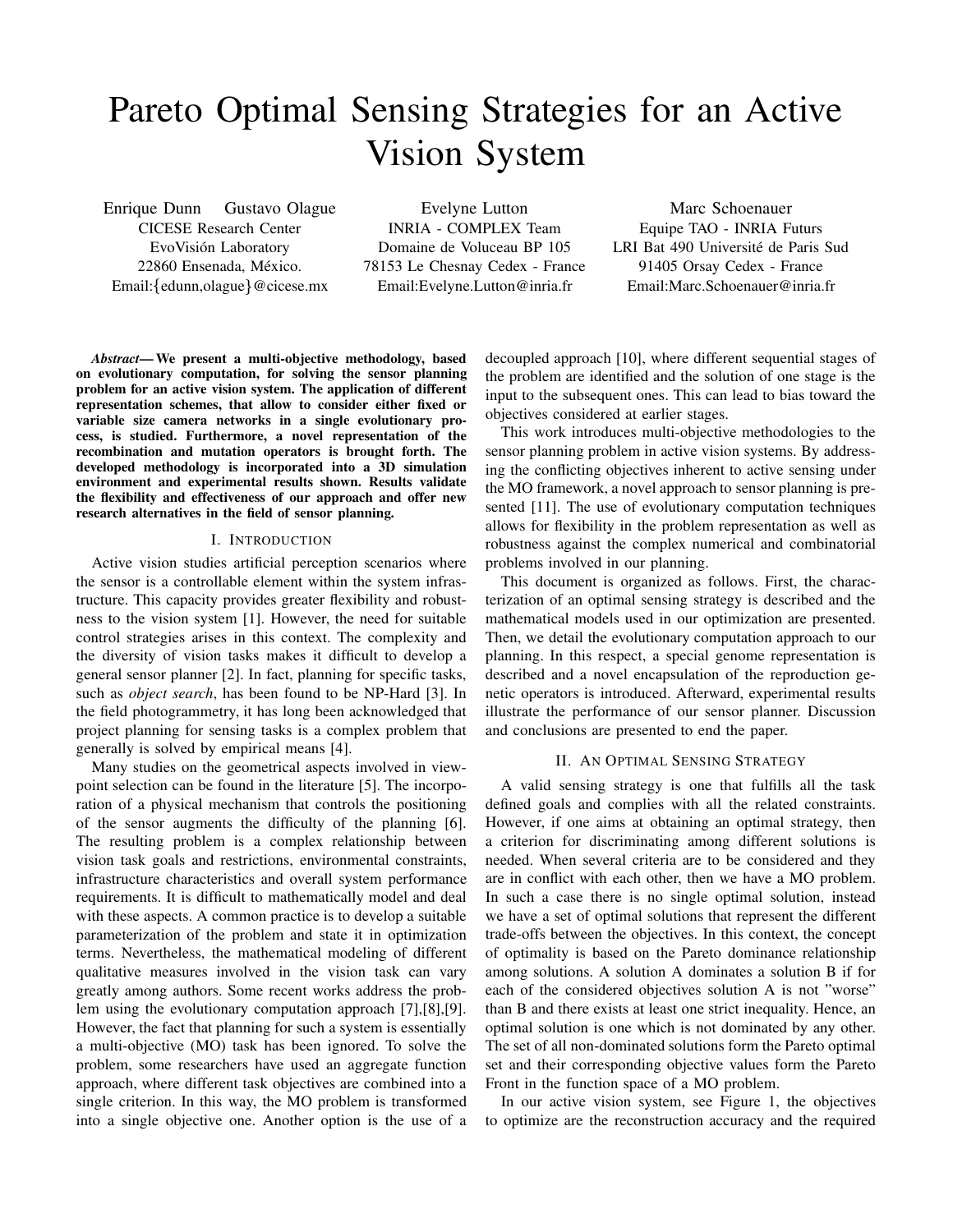

Fig. 1. An active vision system. A manipulator robot equipped with a digital camera on it's end effector has the goal of measuring the object on the table. The MO problem is to obtain optimal reconstruction while minimizing motion.

manipulator motion. We consider these two objective to be in conflict due to the complexity of the camera placement problem, in which larger spatially distributed networks with sufficient redundancy are preferred. In the following subsections the modeling of each of our objectives as well as some preliminary discussion on their interaction is presented.

## *A. Accurate Reconstruction*

In order to estimate the 3D reconstruction error as a function of the disposition of multiple cameras, we will use an approach based on the error propagation phenomena as presented in [12]. Under the pinhole camera model, each 3D point  $P_i =$  $(X_i, Y_i, Z_i)^t$  is projected into an image point  $p_{ij} = (u_{ij}, v_{ij})^t$  as through a projection matrix  $M_i$ . This relationship is expressed by the collinearity equations

$$
u_{ij} = \frac{m_{11}^j X_i + m_{12}^j Y_i + m_{13}^j Z_i + m_{14}^j}{m_{31}^j X_i + m_{32}^j Y_i + m_{33}^j Z_i + m_{34}^j}
$$
  
\n
$$
v_{ij} = \frac{m_{21}^j X_i + m_{22}^j Y_i + m_{23}^j Z_i + m_{24}^j}{m_{31}^j X_i + m_{32}^j Y_i + m_{33}^j Z_i + m_{34}^j}
$$
  
\n(1)

Optical triangulation can be obtained solving a least squares system obtained from the projections of a 3D point in several images. In this way, given knowledge of each projection matrix  $M_j$ , we have a model of the form  $P = f(p)$ . We consider the image measurements  $p$  as a random variable of Gaussian distribution, mean  $E[p]$  and covariance  $\Lambda p$ . Given the random vector  $P = f(p)$ , where f is a function of class  $C<sup>1</sup>$ , the mean of  $P$  can be approximated to a first-order Taylor expansion by

 $f(E[p])$  and its covariance by

$$
\Lambda P = \frac{\partial f(E[p])}{\partial p} \Lambda p \frac{\partial f(E[p])^t}{\partial p} \tag{2}
$$

We consider the image uncertainty  $\Lambda p$  as a function of the incidence angle between the viewing direction of a camera and the normal vector of a point's surface. Once such analytical expression is obtained, expression 2 can be evaluated, see [12] for details. The selected criteria, which characterizes the uncertainty of the 3D reconstruction, is the maximum element in the diagonal of the  $3 \times 3$  covariance matrix  $\Lambda P$ ,

$$
f_1(\vec{x}) = \max_{i=1...3} \Lambda P_{ii}.
$$
 (3)

## *B. Efficient Motion*

Camera placement, is determined by the motion of the manipulator. In turn, manipulator motion is controlled by its joint values. In order to estimate the cost of camera displacement during task execution, we propose to add the distance traveled by the manipulator for each consecutive pair of images. In this work, obstacle avoidance and robot dynamics are not considered. Hence, the robot is capable of moving freely among any two kinematically attainable configurations. A direct approach consists in calculating the Euclidean distance between each sensing position

$$
D(V_i, V_j) = ||V_i - V_j||^2 \quad where \quad V_i, V_j \in \mathbf{R}^3.
$$

 $\int_{a}^{b}$  as the one considered in this work. Hence, a weighting value, In this way, given a set of viewpoints, we have a 3D instance of the traveling salesman problem. Another way to evaluate displacement is to measure the difference in the joint values of the manipulator among two subsequent sensing actions. For a manipulator with  $r$  joints the inverse kinematic problem is solved by a function  $Q(V_i) = \mathbf{q}_i$  where  $\mathbf{q}_i \in \mathbb{R}^r$ . Therefore, the Euclidean distance must be calculated in an  $r$ -dimensional space. However, depending on the robot configuration, not all joints may contribute in the same manner to the motion of the robot. This is the case for many revolute joint manipulators  $w_i$ , is associated to each of the joints and incorporated into the distance measure. These values are represented by a weight vector  $\mathbf{w} \in \mathbf{R}^r$ , yielding

$$
D(V_i, V_j) = ||diag(\mathbf{w})[Q(V_i) - Q(V_j)]||^2, \tag{4}
$$

where  $diag(\mathbf{w})$  is a  $r \times r$  diagonal matrix with  $diag(\mathbf{w})_{kk} =$  $w_k$ . Note that the values contained in w may include other considerations on the behavior of the manipulator, such as power consumption or manipulator wear.

Once a distance function  $D(V_i, V_j)$  is defined, we can express the total motion cost for a robot tour consisting of  $n$  viewpoints as

$$
f_2(\vec{x}) = \sum_{i=1}^{n-1} D(V_i, V_{i+1}).
$$
 (5)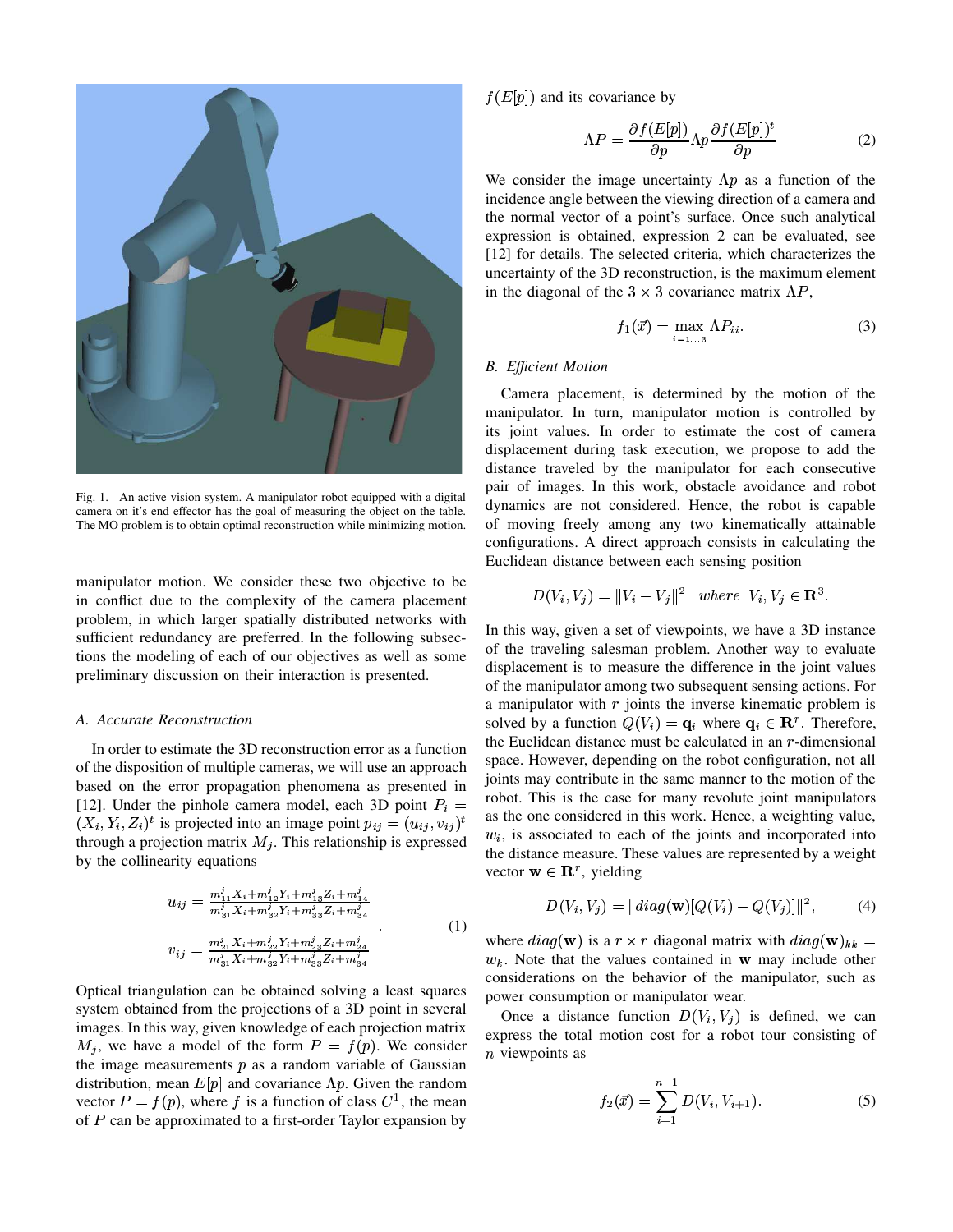## III. EVOLUTIONARY BASED OPTIMIZATION

# *A. Problem Variables and Representation*

The parameterization of our sensing strategies will be in terms of the camera placement. In this way, the goal is to find an ordered set of viewing positions which determines robot motion. A viewing sphere model is adopted in order to reduce the search space. Hence, camera position is specified using polar coordinates  $[\alpha, \beta]$ . In this way, for a network of n camera positions, the real-coded genotype utilized is given by

$$
\vec{x} \in \mathbb{R}^{2n}
$$
 where  $\alpha_i = x_{2i-1}, \beta_i = x_{2i}$  for  $i = 1, ..., n$ . (6)

Since the proper size of the camera network for a given object is not easy to be determined, we adopt a representation that allows for different size networks to be considered on the same evolutionary process. To achieve this, the principals presented in the *Structured Genetic Algorithm* proposed in [13] are incorporated into our approach. Hence, an additional binary section of the form

$$
\vec{x}^b \in \mathbf{B}^n \quad where \quad x_i^b \in [0,1] \quad for \quad i=1,\ldots,n, \quad (7)
$$

is added to the genotype. The value of each bit  $x_i^b$  determines the inclusion of a camera position into a network specification. Thus, our extended genotype is of the form  $X = \langle \vec{x}^b, \vec{x} \rangle$ .

Under such representation, each camera  $C_i$  is described by a set of values  $[x_i^b, x_{2i-1}, x_{2i}]$ . Moreover, the genotype represents a set of homogeneous *elements*, each codified by multiple *parameters*, which together form a single solution to the problem. This approach is based on the *Multicellular GA* proposed in [5]. Internally we can represent our genotype as a tree based structure with the following characteristics:

- 1) The root node stores the evaluation function values.
- 2) Next, there are  $n$  nodes which describe each element of the solution, i.e. viewpoint specification.
- 3) Finally, each node generates leaf nodes where the parameterization values are stored, i.e. polar coordinates.

This structure, see Figure 2, allows the use of recombination operators either at the *element* or *parameter* level. The inclusion of a "control" gene  $x_i^b$  in the camera parameterization permits the use of a fixed size tree structure. Thus, the need to control the increase in tree size, common in genetic programming approaches, is avoided.

## *B. Genotype to Phenotype Transformation*

The phenotypic interpretation of our composite genotype consists in a sequence of viewpoints to be visited by the manipulator. Moreover, this sequence is a permutation from an unordered subset of the complete camera placement search space. The genotype decoding provides the unordered subset and the corresponding permutation is obtained by a deterministic procedure. Moreover, Figure 2 illustrates the process of genotype interpretation. For relatively small networks, of less than 15 cameras, an exhaustive search is carried out. Larger networks require the use of approximate algorithms. In this work a greedy heuristic is utilized in order to reduce the computational cost.



Fig. 2. Genotype to Phenotype Transformation. A genotype representation that allows for up to 5 cameras is depicted. Only 4 are expressed into the decodified camera network robot's tour, from wich a robot tour is determined.

Constraint satisfaction of a phenotype is another aspect of interest. Camera placement constraints in the form of the scene visibility and kinematic limitations of the manipulator are incorporated by a deterministic repair mechanism. On the other hand, global task constraints, such as reconstruction completeness, are handled using objective function penalization. These policies are enforced during the fitness evaluation, not requiring any modification to the underlying evolutionary algorithm.

## *C. Recombination and Mutation*

In this work a *parameter* level recombination is utilized. Therefore, each parameter value of a viewpoint specification is recombined only with parameters of the same class belonging to another individual. The real-coded camera placement variables, encoded in  $\vec{x}$ , are recombined using SBX crossover [14]. Mutation is applied to each of the variables using a polynomial distribution perturbation. For the binary control variables, encoded in  $\vec{x}^b$ , uniform crossover is utilized along with bit-wise mutation.

A novel representation proposed in [15],[16] is used for the real-coded evolutionary operators. This consists in encapsulating both crossover and mutation into a single algebraic affine transformation. Since two real-coded variables  $Y_1$  and  $Y_2$ represent a point in the affine plane, an affine transformation of the form

$$
Y'_1 = b_{11}Y_1 + b_{12}Y_2 + C_1
$$
  

$$
Y'_2 = b_{21}Y_1 + b_{22}Y_2 + C_2
$$

is applied, where the coefficients are arbitrary real numbers, subject to  $|b_{rs}| \neq 0$ . This transformation can be extended to include the  $n$  variables contained in two different solutions.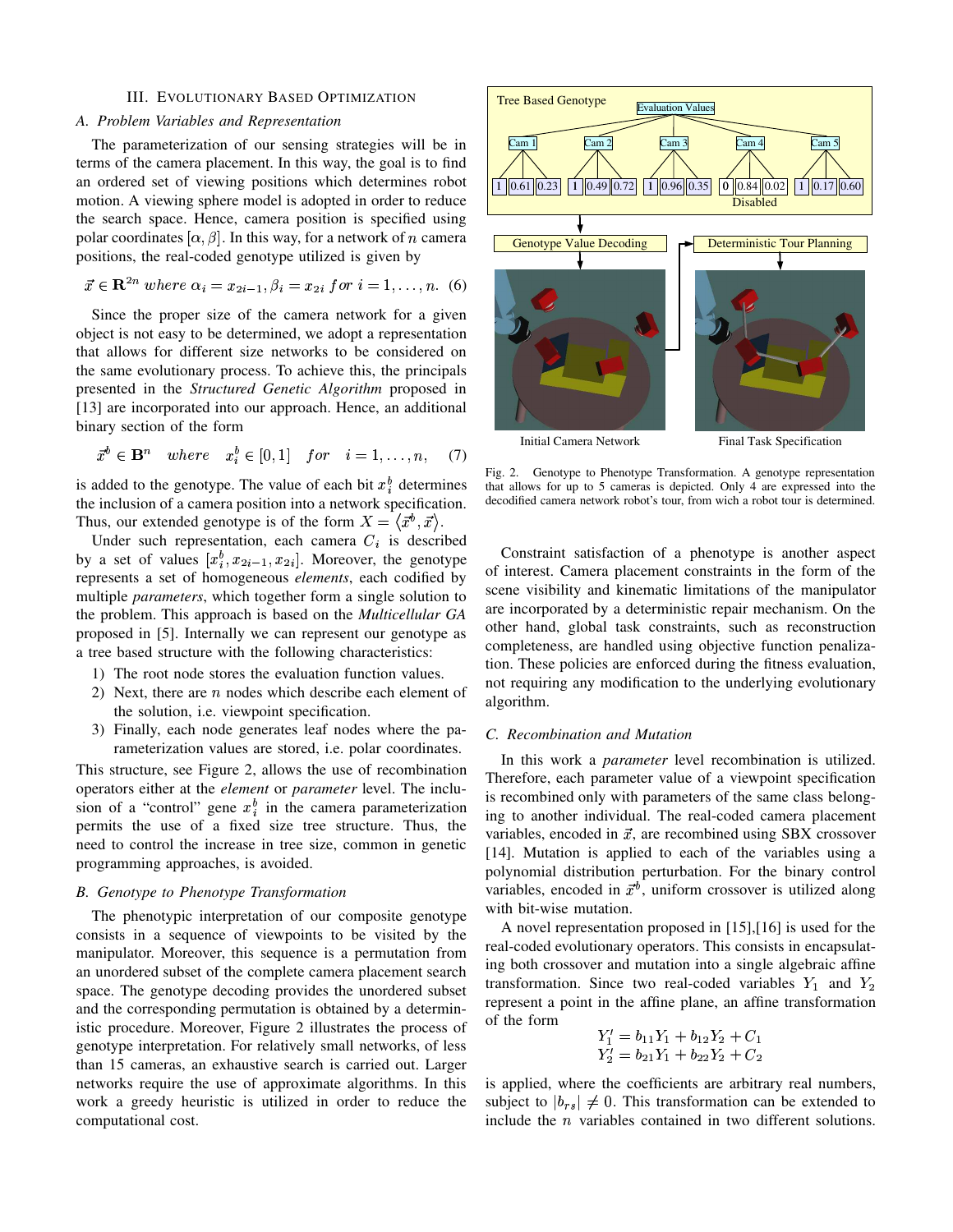Accordingly, the generation of new solutions within the evolutionary algorithm can be stated as follows:

$$
\begin{pmatrix}\nY'_{1_1} & Y'_{1_2} & \cdots & Y'_{1_n} \\
Y'_{2_1} & Y'_{2_2} & \cdots & Y'_{2_n} \\
\vdots & \vdots & \ddots & \vdots \\
\frac{b_{21}}{Crossover} & Mutation\n\end{pmatrix}\n\begin{pmatrix}\nY_{1_1} & Y_{1_2} & \cdots & Y_{1_n} \\
Y_{2_1} & Y_{2_2} & \cdots & Y_{2_n} \\
\vdots & \vdots & \ddots & \vdots \\
\frac{b_{21}}{Crossover} & Mutation\n\end{pmatrix}\n\begin{pmatrix}\nY_{1_1} & Y_{1_2} & \cdots & Y_{1_n} \\
Y_{2_1} & Y_{2_2} & \cdots & Y_{2_n} \\
\vdots & \vdots & \ddots & \vdots \\
\frac{b_{21}}{C} & \cdots & \frac{b_{2n}}{C} & \frac{b_{2n}}{C}\n\end{pmatrix}
$$

The advantages of this encapsulation are:

- 1) Standardized treatment of all transformations
- 2) Complex transformations are composed from simple transformations by means of matrix multiplication.
- 3) Simple inversion of the transformation by matrix inversion.
- 4) Extremely fast, hardware supported matrix operations in high-power graphic workstations

#### *D. Evolutionary Process*

The evolution of individuals is controlled by an algorithm based on the NSGA-II presented in [17]. The population is driven toward the Pareto Front making use of multi-objective dominance relations among solutions. Selective pressure is supplied by ranking the solutions into different sets according to Pareto dominance. Diversity preservation is then achieved using an adaptive crowding penalization within each of the ranks. Furthermore, generational elitism is enforced to the combined population of parents and offspring according to the rank of the solutions.

#### IV. EXPERIMENTATION

Several experiments were carried out for the case of a threedimensional object under observation by a manipulator robot. For all the experiments a population size of 150 individuals was used. Crossover and mutation probabilities were set to 0.99 and 0.03, respectively. Furthermore, the parameters which control the disruptiveness of the SBX crossover and mutation operators were set to  $\eta_x = 2.0$  and  $\eta_m = 1.0$  respectively. These values were obtained empirically after extensive trials. Different experimental scenarios are presented in which different combinations of genome representations and objectives are studied.

#### *A. Fixed Size Camera Networks*

The simplest planning scenario considered in this work is the one in which the number of sensing actions is given as an input to the optimization task. To solve such a problem we use a genome representation which only includes the real-coded part, i.e. the binary "control" alleles are not considered. For our first experiment a network of eight cameras is studied. The results after an evolutionary process of 150 generations are illustrated on Figure 3. Configurations a) and d) represent solutions on opposite extremes of the obtained Pareto Front. The differences on the geometrical disposition of viewpoints exemplifies the conflicting nature between reconstruction accuracy and motion efficiency. To obtain optimal accuracy a good spatial distribution which favors precise triangulation is

 $\binom{Y_{1n}}{Y_{1n}}$  be attributed to the complexity of the sensor planning problem  $f_{2n}$  for a 3D object. Solutions b) and c) represent different tradeas well as a lower bound on the 3D error obtained. This can needed. On the other hand, a closely located set of viewpoints will not yield satisfactory results in terms of accuracy. Note that for our optimal solutions, there is a lower bound to the amount of displacement necessary for complete reconstruction, off to the planning problem. The proximity of viewpoints on configuration c) and d) makes it difficult to distinguish visually among viewpoint positions, however all the depicted configurations consist of eight camera positions. The importance of these results is that when a single objective optimization or a decoupled approach is adopted, the variety of alternative solutions may not be attainable or simply overlooked.

> The following experiment addresses the behavior of the results for camera networks of different size. The algorithm was executed several times, modifying the size of the desired camera network. Each instance was executed for a period of 250 generations. The obtained non-dominated sets are presented together on Figure 4. The plotted information concentrates on a small region of the function space, where the difference among different non-dominated sets is easier to visualize. Some important characteristics can be observed in the different Pareto Fronts. Larger networks in general provide a better precision and find larger Pareto Fronts. Nevertheless, the non-dominated set obtained from considering all the solutions on Figure 4 is formed by networks of different size. The magnitude of the improvement on precision between subsequent Pareto fronts decreases according to the number of cameras. On the lower right corner of the region of interest the discrepancies on the vertical axis (i.e. motion efficiency) are insignificant for networks of very different size.

#### *B. Variable Size Camera Networks*

As mentioned earlier, the choice of the number of viewpoints needed for 3D reconstruction is not evident. For this reason a representation that allows for networks of variable size was developed, see Figure 2. In this experiment a codification that includes up to 20 cameras was utilized. The algorithm was run for 400 generations. This increase in the number of generations is due to the higher dimension of the search space caused by the use of the additional binary variables. Population size and other parameters were the same of previous experiments. Figure 5 illustrates the obtained non-dominated set formed by networks of different size. As expected, larger networks provide greater accuracy and are gathered toward the upper right portion of the illustrated non-dominated set. Accordingly, the most efficient networks in terms of manipulator motion are the ones with less number of cameras. One advantage of using the variable length representation is the attainment of greater diversity in the imaging geometry configurations (i.e. phenotypic diversity) found in the Pareto Front. This can be attributed to the concurrent search at different regions of the augmented search space.

Another aspect of interest is the convergence to the real Pareto Front. Since in our problem there is no prior knowledge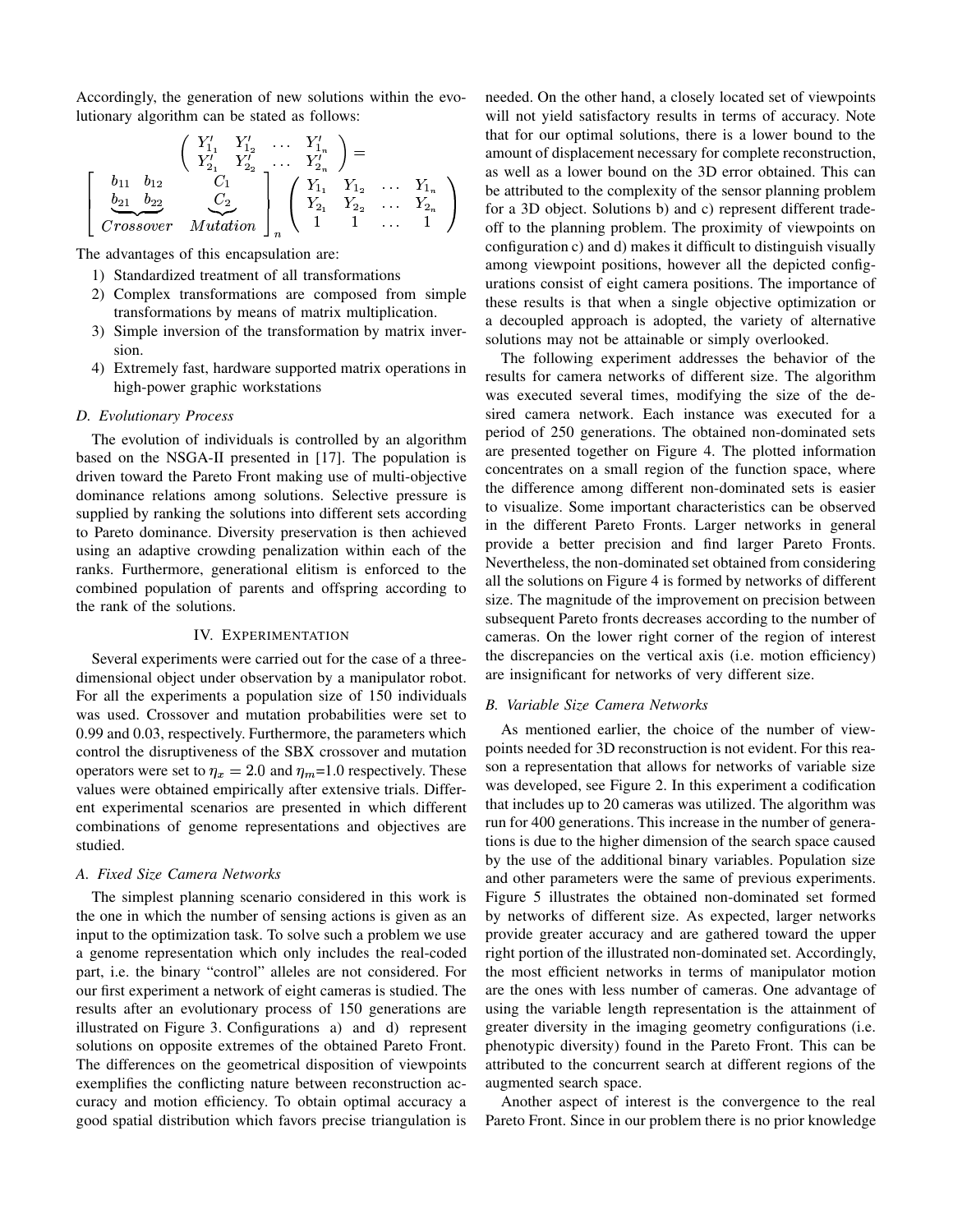

Fig. 3. Example of a Pareto Front for the planning of an eight camera network.



Fig. 4. Pareto Fronts obtained for fixed size camera networks. Different algorithm instances were executed varying the size of the genome representation.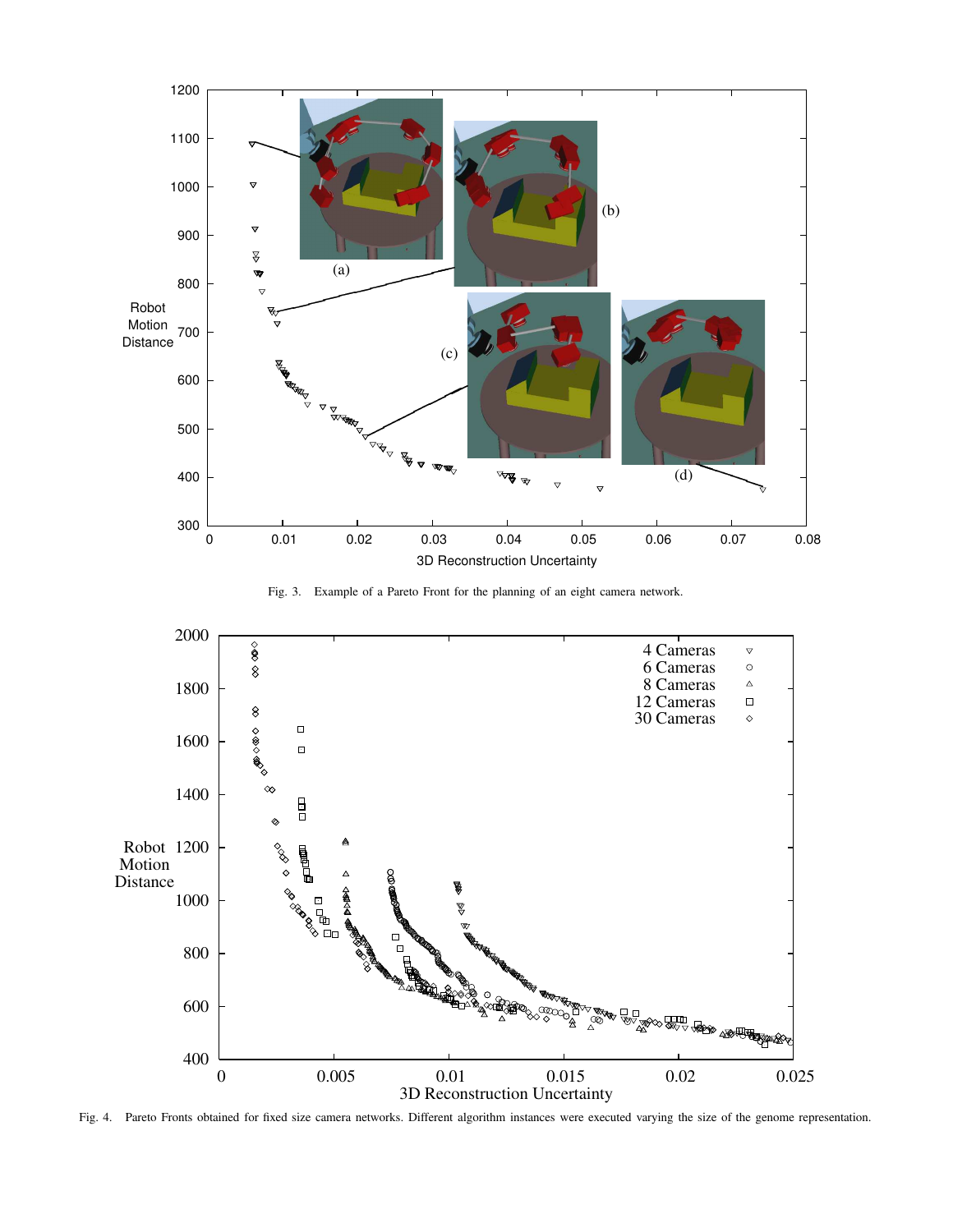

Fig. 5. Pareto Fronts obtained for variable size camera networks.

of the Pareto front, it is difficult to give an appreciation on the convergence properties of our algorithm as well as to compare the results of different instances. In this respect several metrics have been proposed for evaluating the worthiness of a set of solutions against another, see [18]. We utilize a measure similar to the S metric proposed in [19]. The hyper-volume enclosed by the Pareto front and a fixed point in the function space is calculated. This computation is simplified in the case of two objectives. We calculate the area of each triangle formed by two adjacent elements of the non-dominated set and the fixed reference point, see Figure 6. The function values are normalized in such a way that the maximal total area is 1. A performance comparison of the variable size encoding against the fixed size representation was made. 200 generations were run for different instances and the metric was evaluated at each iteration. A fixed size representation of 8 cameras was compared to a variable representation that allows for a maximum of 16 cameras. The result of such an experiment is illustrated in Figure 7. Similar result are obtained for both instances with a slight advantage for the fixed size encoding. Taking into account the difference in the size of the search spaces, such results are encouraging.

# V. CONCLUSIONS

A MO approach to planning sensing actions of an active vision system has been presented. The aspects considered in this work were reconstruction accuracy and manipulator



Fig. 6. Metric used to evaluate the convergence of a non-dominated set of solutions.

motion. The criteria for accuracy is based on the image error propagation, while motion efficiency is addressed as a traveling salesman instance. A representation that allows for sensing scenarios of different complexity to be considered during the same evolution process was proposed along with an encapsulation of the crossover and mutation operators into a single transformation. The studied case presents a convex Pareto front with bounded asymptotic behavior on both axes of the objective function plane. Different experimental sce-